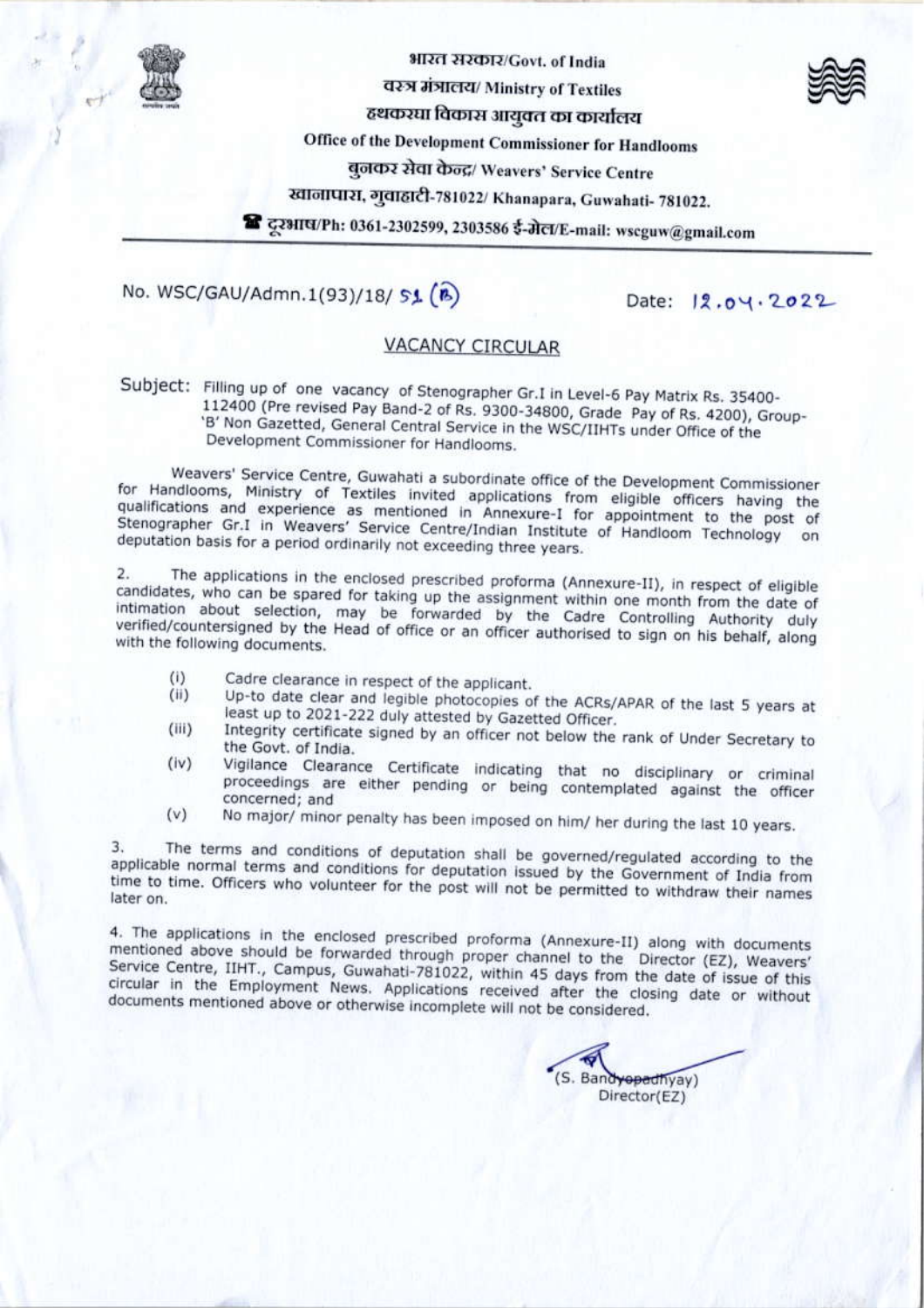Annexure-T

|            |                                                                                                                                                      | No. of<br>vacancy<br>02 |                                                                                                                                                                                                                                                                                                                                                                                                                                                                                                                                                                                                                                                                                         |  |  |
|------------|------------------------------------------------------------------------------------------------------------------------------------------------------|-------------------------|-----------------------------------------------------------------------------------------------------------------------------------------------------------------------------------------------------------------------------------------------------------------------------------------------------------------------------------------------------------------------------------------------------------------------------------------------------------------------------------------------------------------------------------------------------------------------------------------------------------------------------------------------------------------------------------------|--|--|
| SI.<br>No. | Name of the post<br>and pay level.                                                                                                                   |                         | Eligibility criteria/essential qualification.                                                                                                                                                                                                                                                                                                                                                                                                                                                                                                                                                                                                                                           |  |  |
| 01         | Stenographer,<br>Gr.I in Level-6<br>Pay Matrix<br>Rs.35400-112400<br>(Pre-revised<br>Pay band-2 of<br>Rs.9300-34800<br>plus grade pay of<br>Rs.4200. |                         | Officers holding the post of Stenographer under the Central<br>Government:-<br>(A) (i) holding analogous post on regular basis in the parent<br>cadre / Department; or<br>(ii)<br>with ten years regular service in the grade rendered<br>after appointment thereto on a regular basis in pay band-1,<br>Rs. 5200-20200 plus grade pay of Rs.2400 or equivalent in<br>the parent cadre or Department; and<br>(The Departmental officers in the feeder category who are<br>in the direct line of promotion will not be eligible for<br>consideration for appointment on deputation. Similarly,<br>deputationists shall not be eligible for consideration for<br>appointment by promotion |  |  |

- $1.$ The period of deputation including the period of deputation held against another ex-Cadre post immediately preceding this appointment in the same or some other organization shall not exceed 3 years.
- The maximum age limit for appointment on deputation shall be 56 years as on closing 2. date of receipt of applications.
- For the purpose of computing minimum qualifying service for deputation, the service 3. rendered on a regular basis by an officer prior to 1st January, 2006 or the date from which the revised pay structure based on the recommendation of the Sixth Central Pay Commission has been extended, shall be deemed to be service rendered in the corresponding grade pay or pay scale extended based on the recommendations of the said Pay Commission.
- 4. Selected officials shall be posted at WSC., Guwahati/ IIHT, Fulia.

(S. Bandwopadhyay) Director (EZ)

To,

- The Chief Secretary/Administrator of all State & Union Territory Govt for circulation to  $1.$ all department under their control.
- $2.$ All Ministry/Department of Govt. of India (except railways) with a request to give wide publicity of the vacancy amongst staff working under their respective administrative control.
- The Additional Development Commissioner for Handlooms. Udyog Bhawan, New Delhi 3.
- All Head of office, Central Government/State Government of NE Region. 4.
- 5. The Zonal Director, WSC, Delhi/Cheenai/Mumbai.
- The Director /HOO, IIHTs, Guwahati/ Salem/ Varanasi/Jodhpur/ Bargarh & Fulia 6. 7.
- All the Head of Office, Weavers' Service Centres.
- 8. NIC Cell, 0/O. D C (Handlooms), New Delhi with a request to upload the circular on the website.

(S. Bandyopadhyay) Director (EZ)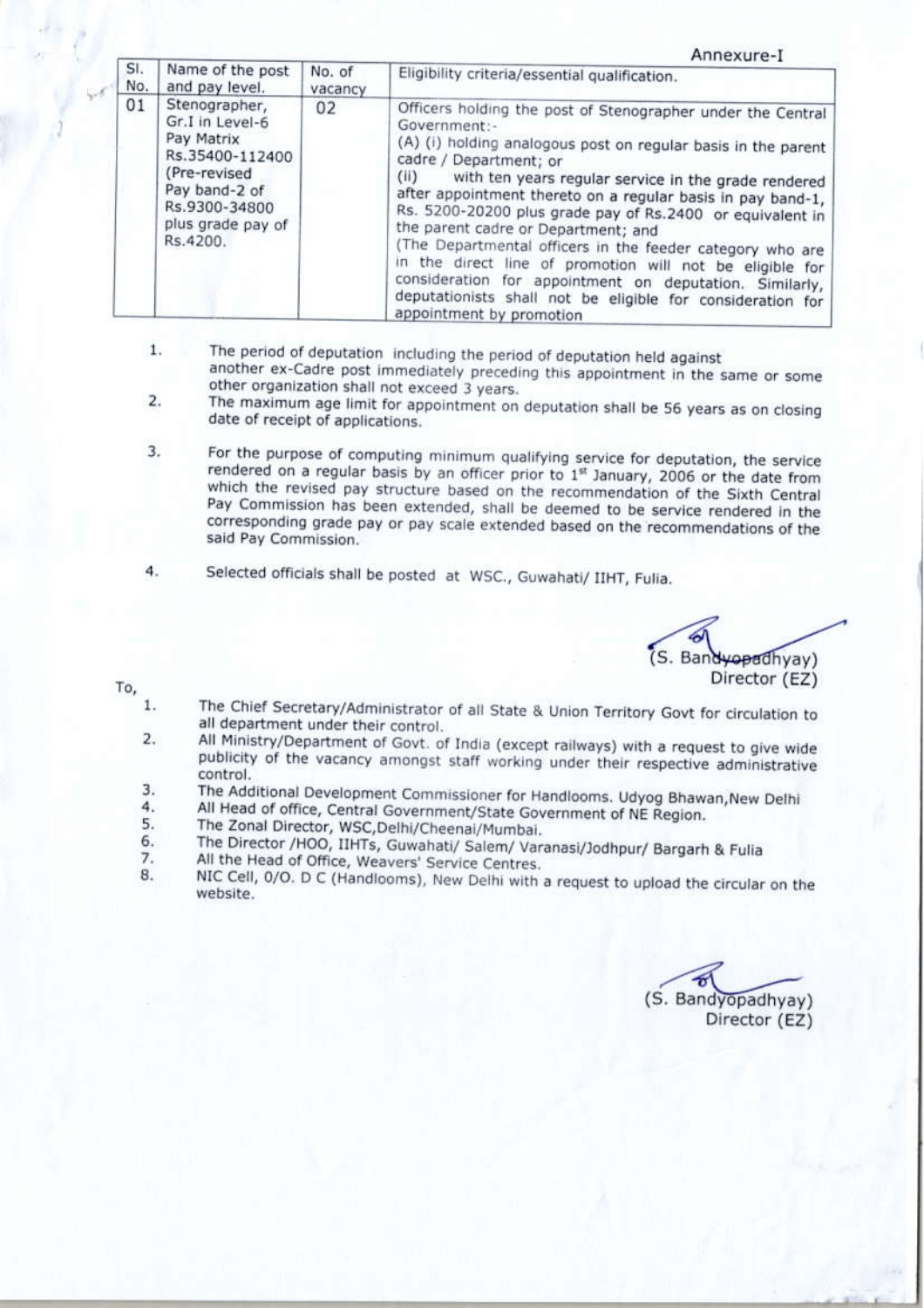## BIO-DATA CURRICULUM VITAE PROFORMA

| 1. Name and Address                                                                                                                                                                                                         |                                      |
|-----------------------------------------------------------------------------------------------------------------------------------------------------------------------------------------------------------------------------|--------------------------------------|
| (in Block Letters)                                                                                                                                                                                                          |                                      |
| 2. Date of Birth (in Christian era)                                                                                                                                                                                         |                                      |
| 3. Date of retirement under Central/State                                                                                                                                                                                   |                                      |
| <b>Government Rules</b>                                                                                                                                                                                                     |                                      |
| 4. Educational Qualifications                                                                                                                                                                                               |                                      |
| 5. Whether Educational and other qualifications<br>required for the post are satisfied. (If any<br>qualification has been treated as equivalent to<br>the one prescribed in the Rules, state the<br>authority for the same) |                                      |
| Qualifications/ Experience required as<br>mentioned in the                                                                                                                                                                  | Qualifications/ experience possessed |
| advertisement/ vacancy circular                                                                                                                                                                                             | by<br>the officer                    |
| Essential                                                                                                                                                                                                                   | Essential                            |
| A) Qualification                                                                                                                                                                                                            | A) Qualification                     |
| B) Experience                                                                                                                                                                                                               | B) Experience                        |
| Desirable                                                                                                                                                                                                                   | Desirable                            |
| A) Qualification                                                                                                                                                                                                            | A) Qualification                     |
| B) Experience                                                                                                                                                                                                               | B) Experience                        |

subsidiary subjects may be indicated by the candidate. 6. Please state clearly whether in the light of entries made by you above, you meet the requisite Essential Qualifications and work experience of the post.

6.1 Note: Borrowing Departments are to provide their specific comments/ views confirming the relevant Essential Qualification/ Work experience possessed by the Candidate (as indicated in the Bio- data) with reference to the post applied.

7. Details of Employment, in chronological order. Enclose a separate shect duly authenticated by your signature, if the space below is insufficient.

| Office/Institution | Post held<br>on regular<br>basis | From | To | * Pay Band<br>and Grade<br>Pay/Pay<br>Scale of the<br>post held on<br>regular<br>basis | Nature of<br>Duties (in<br>detail)<br>highlighting<br>experience<br>required for<br>the post<br>applied for |
|--------------------|----------------------------------|------|----|----------------------------------------------------------------------------------------|-------------------------------------------------------------------------------------------------------------|
|                    |                                  |      |    |                                                                                        |                                                                                                             |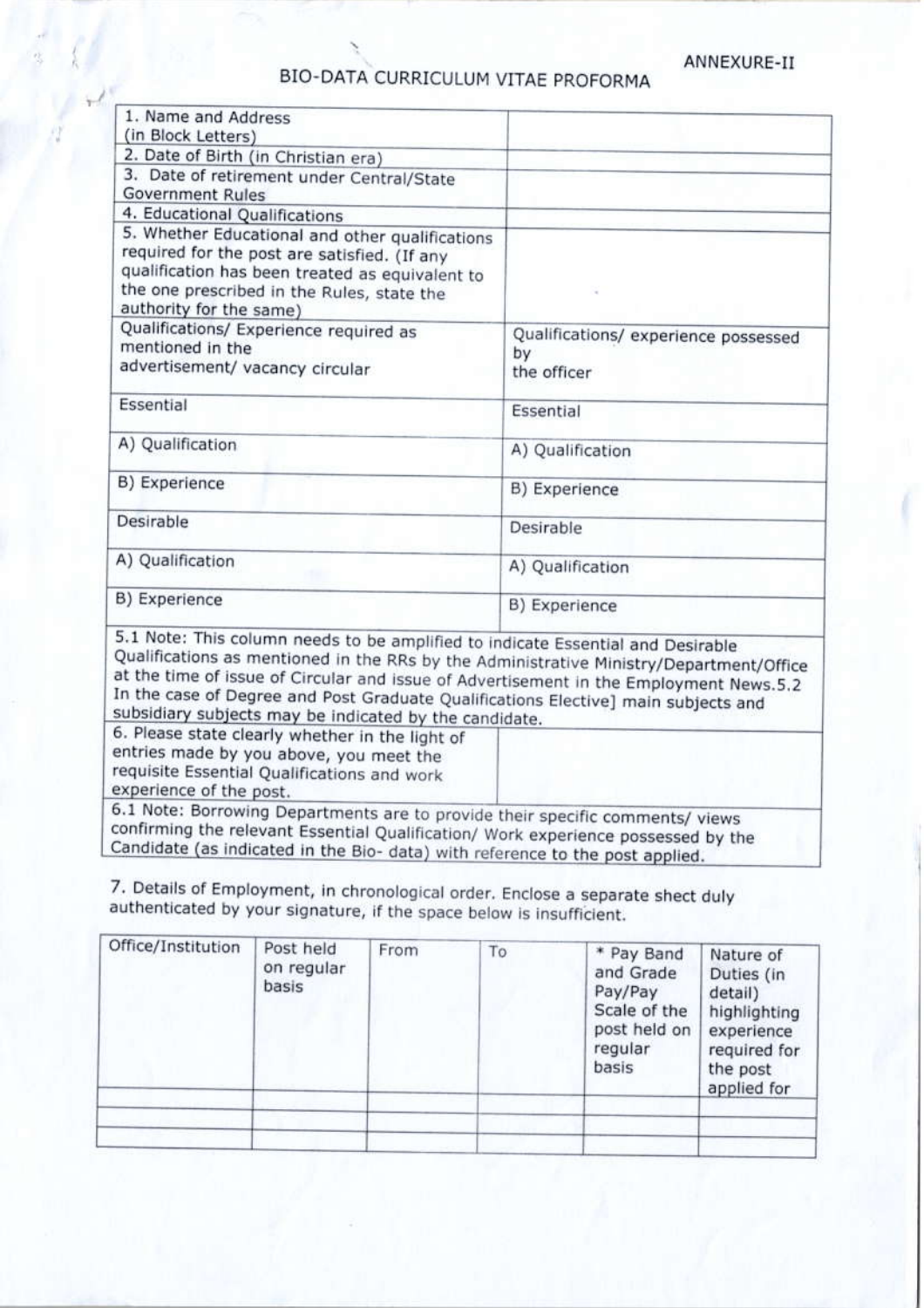\*important: Pay-band and Grade Pay granted under ACP/MACP are personal to the officer and therefore, should not be mentioned. Only Pay Band and Grade Pay/Pay Scale of the post held on regular basis to be mentioned. Details of ACP/MACP with present Pay Band and Grade Pay where such benefits have been drawn by the Candidate, may be indicated as below:

| Office/Institution | Pay, Pay Band, and Grade Pay drawn<br>ACP/MACP Scheme | From | To |  |
|--------------------|-------------------------------------------------------|------|----|--|
|                    |                                                       |      |    |  |

| b) Period of<br>appointment on<br>deputation/contract | c) Name of the<br>parent<br>office/organization<br>to<br>which the applicant<br>belongs.                                                                                                        | d) Name of the post and Pay<br>Οf<br>the post held in substantive<br>capacity in the parent<br>organization |
|-------------------------------------------------------|-------------------------------------------------------------------------------------------------------------------------------------------------------------------------------------------------|-------------------------------------------------------------------------------------------------------------|
|                                                       | 8. Nature of present employment,<br>i.e. Ad-hoc or Temporary or Quasi-<br>Permanent or Permanent<br>9. In case the present employment<br>is held on deputation/contract<br>basis, please state- |                                                                                                             |

| 10. If any post held on Deputation in the past by the applicant, date<br>of return from the last deputation and other details.<br>11.Additional details about present employment: Please state<br>whether working under (indicate the name of your employer against |                                                                                                                                                                                                                                                                                                                                                                           |
|---------------------------------------------------------------------------------------------------------------------------------------------------------------------------------------------------------------------------------------------------------------------|---------------------------------------------------------------------------------------------------------------------------------------------------------------------------------------------------------------------------------------------------------------------------------------------------------------------------------------------------------------------------|
|                                                                                                                                                                                                                                                                     |                                                                                                                                                                                                                                                                                                                                                                           |
|                                                                                                                                                                                                                                                                     |                                                                                                                                                                                                                                                                                                                                                                           |
| 12. Please state whether you are working in the same<br>Department and are in the feeder grade or feeder to feeder                                                                                                                                                  |                                                                                                                                                                                                                                                                                                                                                                           |
|                                                                                                                                                                                                                                                                     |                                                                                                                                                                                                                                                                                                                                                                           |
|                                                                                                                                                                                                                                                                     |                                                                                                                                                                                                                                                                                                                                                                           |
|                                                                                                                                                                                                                                                                     | Total<br>Emoluments                                                                                                                                                                                                                                                                                                                                                       |
| Government Pay-scales, the latest salary slip issued by the Organization showing the                                                                                                                                                                                |                                                                                                                                                                                                                                                                                                                                                                           |
|                                                                                                                                                                                                                                                                     | Total<br><b>Emoluments</b>                                                                                                                                                                                                                                                                                                                                                |
|                                                                                                                                                                                                                                                                     | 13. Are you in Revised Scale of Pay? If yes, give the date from<br>which therevision took place and also indicate the pre-revised<br>14. Total emoluments per month now drawn<br>Grade Pay<br>15. In case the applicant belongs to an Organization which is not following the Central<br>Dearness Pay/interim relief /other<br>Allowances etc. (with break-up<br>details) |

| 16. A. Additional information, if any, relevant to the post you<br>applied for in support of your suitability for (This among other things )<br>may provide information with regard to (i) additional academic<br>qualifications (ii) professional training and (iii) work experience over |  |
|--------------------------------------------------------------------------------------------------------------------------------------------------------------------------------------------------------------------------------------------------------------------------------------------|--|
|--------------------------------------------------------------------------------------------------------------------------------------------------------------------------------------------------------------------------------------------------------------------------------------------|--|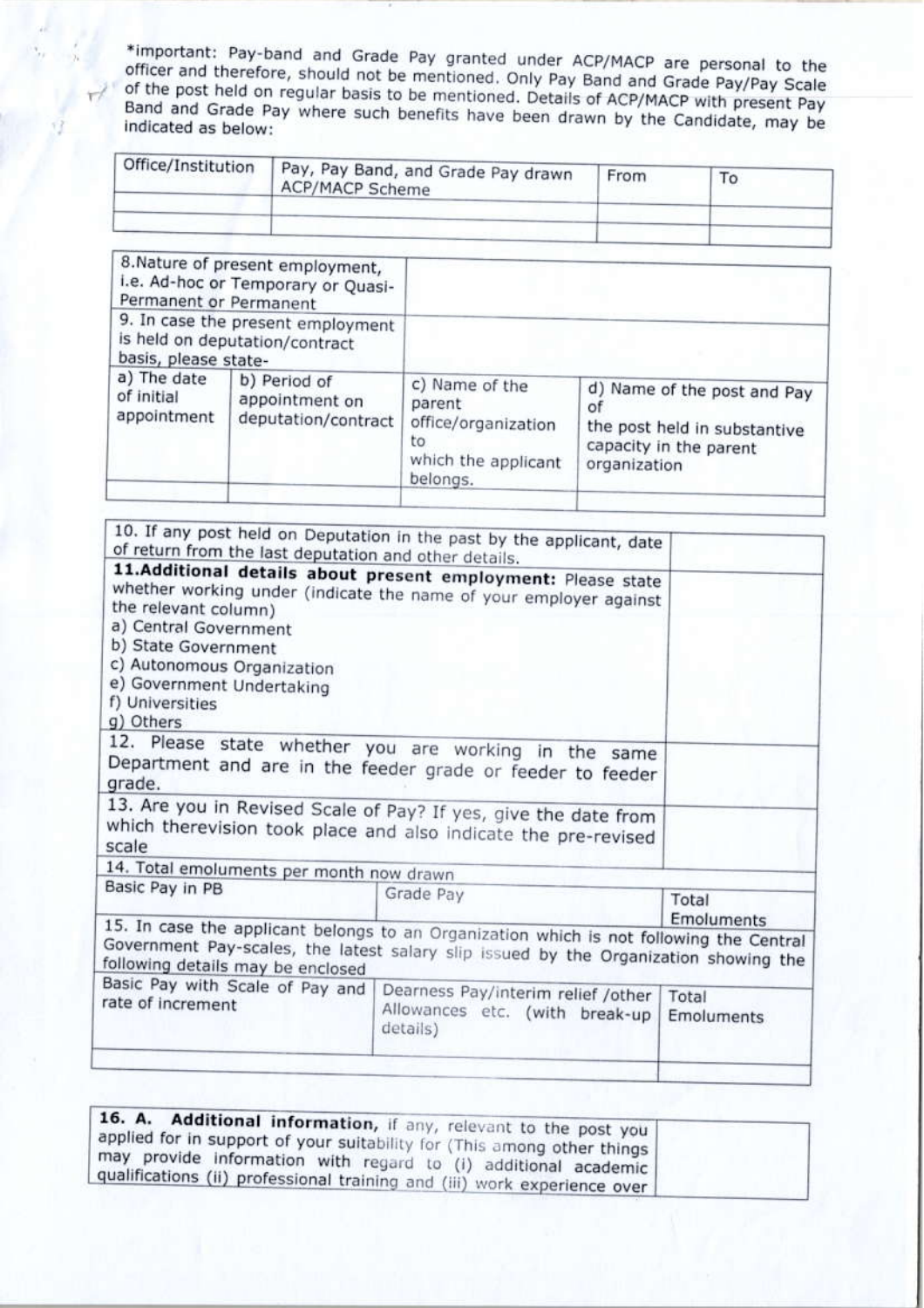| and above prescribed in the Vacancy Circular/Advertisement) (Note:<br>Enclose a separate sheet, if the space is insufficient)                                                                                                                                                                                                                                                                                                                                                                                                           |  |
|-----------------------------------------------------------------------------------------------------------------------------------------------------------------------------------------------------------------------------------------------------------------------------------------------------------------------------------------------------------------------------------------------------------------------------------------------------------------------------------------------------------------------------------------|--|
| 16. B. Achievements: The candidates are requested to indicate<br>information with regard to;<br>(i) Research publications and reports and special projects<br>(ii) Awards/Scholarships/Official Appreciation<br>(iii) Affiliation with the professional bodies/institutions/societies and;<br>(iv) Patents registered in own name or achieved for the organization<br>(v) Any research/ innovative measure involving official recognition vi)<br>any other information<br>(Note: Enclose a separate sheet it the space is insufficient) |  |
| 17. Please state whether you are applying for deputation<br>(ISTC)/Absorption/Re-employment Basis.#(Officers<br>under<br>Central/State Governments are only eligible for "Absorption".<br>Candidates of non-Government Organizations are eligible only for<br>Short Term Contract)                                                                                                                                                                                                                                                      |  |
| #(The option of 'STC' / 'Absorption'/ Re-employment 'is available<br>only if the vacancy circular specially mentioned recruitment by "STC"<br>or "Absorption" or Re- employment").                                                                                                                                                                                                                                                                                                                                                      |  |
| 18. Whether belongs to SC/ST                                                                                                                                                                                                                                                                                                                                                                                                                                                                                                            |  |

I have carefully gone through the vacancy circular/advertisement and I am well aware that the information furnished in the Curriculum Vitae duly supported by the documents in respect of Essential Qualification/ Work Experience submitted by me will also be assessed by the Selection Committee at the time of selection for the post. The information/ details provided by me are correct and true to the best of my knowledge and no material fact having a bearing on my selection has been suppressed/ withheld.

(Signature of the candidate)

Address

Date

Certification by the Employer/ Cadre Controlling Authority

The information/ details provided in the above application by the applicant are true and correct as per the facts available on records. He/she possesses educational qualifications and experience mentioned in the vacancy Circular. If selected, he/she will be relieved immediately.

2. Also certified that;

(i) There is no vigilance or disciplinary case pending/ contemplated against Shri/Smt.

(ii) His/ Her integrity is certified.

(ii) His/ Her CR Dossier in original is enclosed/photocopies of the ACRs for the last 5 years duly attested by an officer of the rank of Under Secretary of the Govt. of India or above are enclosed.

(iv) No major/ minor penalty has been imposed on him/ her during the last 10 years Or A list of major/ minor penalties imposed on him/ her during the last 10 years is enclosed. (as the case may be)

Countersigned

(Employer/ Cadre Controlling Authority with Seal)